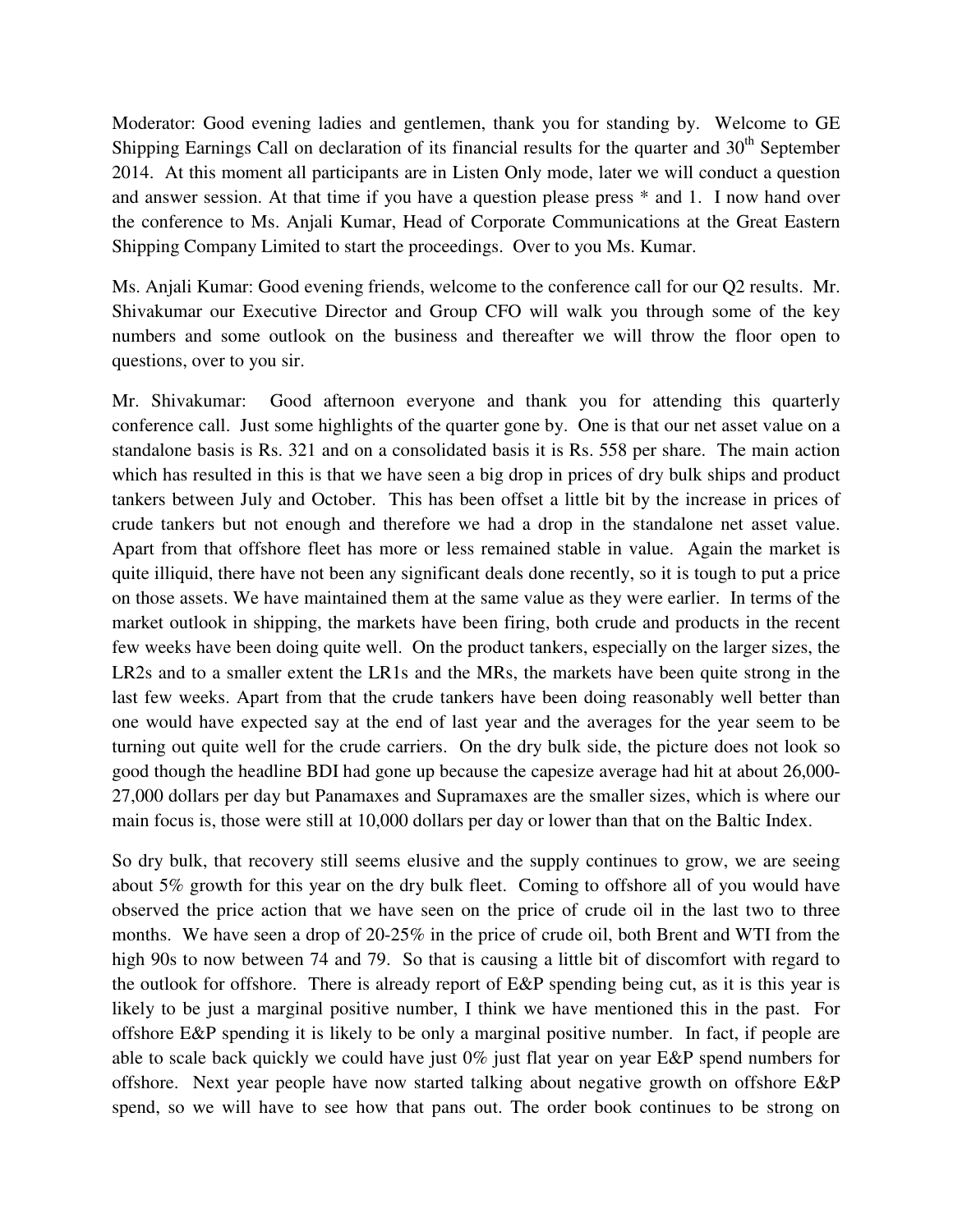offshore, so it is looking a little uncertain there. With regard to dry docks we had more dry docks in second quarter of this year than in both the first quarter and in the second quarter of last year. In the first quarter this year, we had three dry docks and second quarter we had five dry docks. Also, for the group it was a similar picture, we went up from six dry docks to seven dry docks between the first quarter and the second quarter. In the coming quarter, we expect two to three dry docking in the shipping space but the big one in the offshore space is the rig, our Greatdrill Chitra which has just completed five years and she has to undergo her five yearly special survey, so she will be undergoing that special survey for about 45-60 days and she is already on it, so November end/December she should be doing her special survey. So that is all I have with regard to a general update and now we can go to questions and we are happy to answer your questions on the markets and the company.

Moderator: Participants, if you have any question please press \* and 1. We have a first question from Suman Bhat from Individual Investor, please go ahead.

Mr. Bhat: Good afternoon Shiv and the team there. I think another recently good performance in light of the difficult markets that we have seen all the past few quarters. I have a couple of questions. One is on the fleet growth, you mentioned 5% dry bulk fleet growth, is that for 2014 calendar year?

Mr. Shivakumar: That is correct.

Mr. Bhat: And what is the corresponding growth for the tankers?

Mr. Shivakumar: For product tankers we expect a very similar number for fleet growth - 4.5-5% and for crude tankers we would probably expect less than 1%.

Mr. Bhat: In light of the still dropping prices in dry bulk do you think you could look at further acquisitions in that space or do you think we have exhausted our appetite in that segment with new build orders that we have?

Mr. Shivakumar: First of all let me thank you for your kind words on our performance. Yes, in dry bulk we have – you may have seen that we did go and buy one ship in the month of September, we bought a Supramax Bulk Carrier, an eight-year old ship. So we are making some moves in that direction that you mentioned, so we are seeing some value there. Again it is tough to see when the recovery will come but you cannot buy at the bottom and sell at the top, only one percent can buy at the bottom, only one percent can sell at the top, so the best you can do is to say this is a cheap price, let us just go and do it. So, we have done that, we have bought one Supramax Bulk Carrier and after that we also have as you would be aware, we have five new building Kamsarmax Bulk Carrier which are coming, two in 2015 and three in 2016. So we have a reasonable exposure, again if there are opportunities which come up, if these markets remain bad we could look at adding to our exposure to that dry bulk space or even to the product tanker space. The only thing in the dry bulk space is that it is big bet on the direction that China is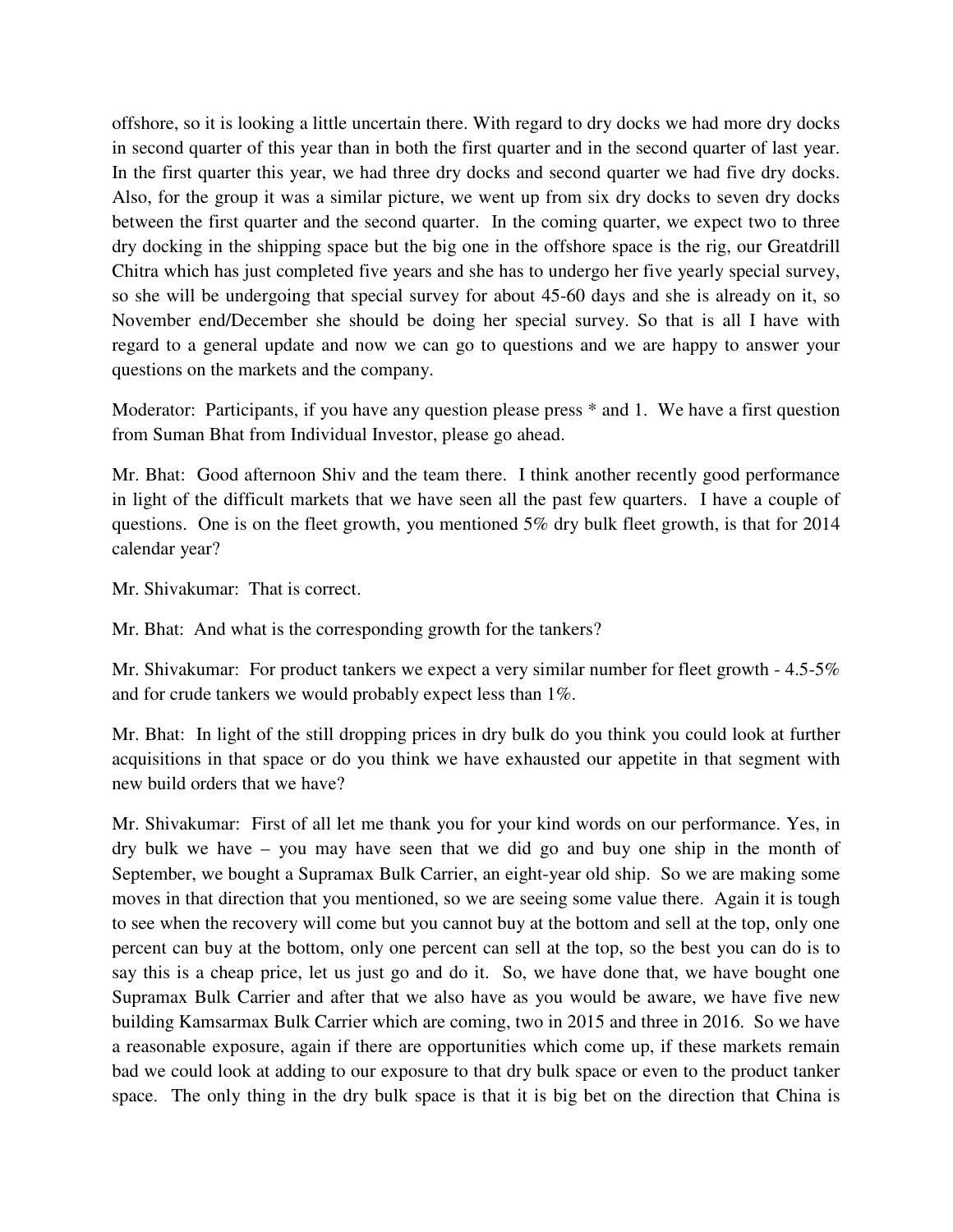going to take and how the Chinese economy and how the Chinese infrastructure development is going to pan out. So that is something that we have to keep in mind.

Mr. Bhat: So you said there is a possibility also of product tankers but crude do you think is not a good segment to invest in right now?

Mr. Shivakumar: No, it is a good investment, in fact the outlook for crude is looking slightly brighter at least in the short term than for product tankers or for dry bulk and it is purely because of how the supply side is playing out there. We had as I mentioned less than 1% growth over the last 12 months. We are expecting this year to finish at 1% or lower, next year also is not likely to be a strong year, maybe 2%. Of course, then it will start building in 2016 and for that reason the crude tankers are looking reasonably good just on account of where the supply side is. It is tough to call the trade flows there because there are issues that you will not know about including say a US export of crude. The issue with crude tankers is that they have already gone up in value, they have probably gone up in value about 30% since this time last year and maybe more than that, maybe 35 to 40 also. This is secondhand ships I am talking about, on a like for like basis they are probably up. So a lot of it is priced and the problem is that there is so much money waiting there to be invested, that the moment there is some optimism about any subsegment or any sub-sector, everybody rushes in and then the prices just go up 10% at a time.

Mr. Bhat: Are you seeing a lot of ordering again in dry bulk the same way it happened last year?

Mr. Shivakumar: No, there has been a lot of ordering considering where we saw the freight rates but it is not to the extent that we saw – last year we saw almost 80 million dwt ordered. This year we have probably seen about 50 million dwt, it is still a high number considering where the market was but not similar to last year.

Mr. Bhat: So we are still seeing order book in dry bulk increasing.

Mr. Shivakumar: That is right, it is still at excess 20% order book.

Mr. Bhat: Okay, I have another question on the rig that is gone in for the survey, do we have a contract fixed for that once it comes out of the survey?

Mr. Shivakumar: Yes, we do have a contract, we have a contract which has a firm period of one year and with options for three, four months more. So she would be employed till very end, through calendar 2015 she will be employed, maybe through the first quarter of 2016 as well.

Mr. Bhat: And how does the contract pricing compare to the previous one which was…

Mr. Shivakumar: It is lower by somewhere between 10-20%, I will not get too much into the numbers but somewhere between 10-20% lower.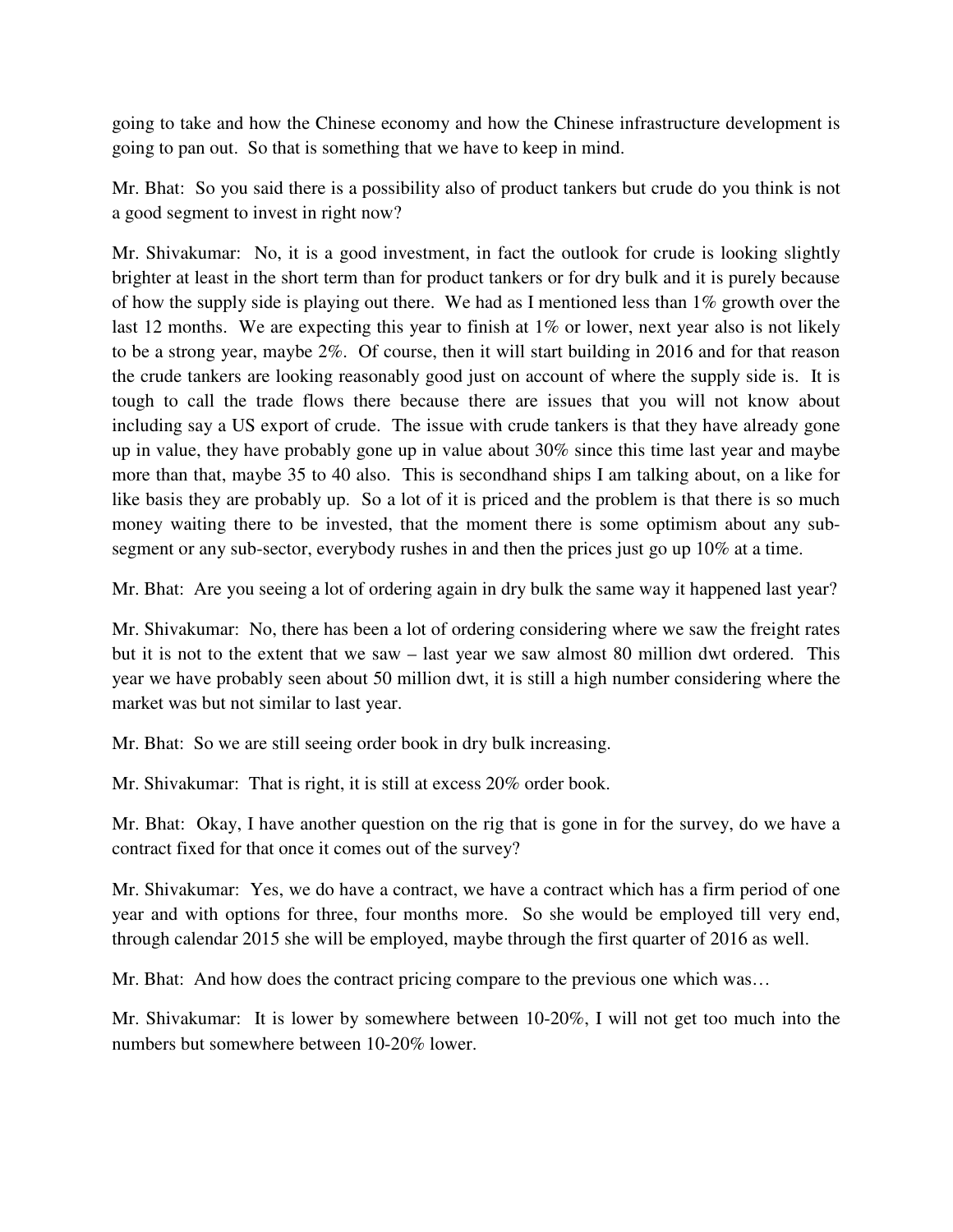Mr. Bhat: I think we also have a new built MR product tanker and one of the press releases at that time mentioned that the contract has an option to add more ship, are we looking at picking up that option?

Mr. Shivakumar: No, those options have expired in early 2013 and so the – we had a little bit of an issue with the yard that we ordered at. That yard is now almost defunct practically, that was in China, so we have managed to transfer that order to the parent yard in Korea, so we just managed to do that one ship which we had ordered originally.

Mr. Bhat: Yes, that is it from me, thanks.

Mr. Shivakumar: Thank you very much.

Moderator: Thank you for your question. We have a next question from Mr. Jinit Mehta from B&K Securities, please go ahead.

Mr. Mehta: Hi sir, good afternoon.

Mr. Shivakumar: Good afternoon.

Mr. Mehta: Sir, just on the rig on the downtime, so we are doing an EBITDA of say 20-46 crores, so what would be the decline of EBITDA once the rig is for a two-month downtime for the next quarter?

Mr. Shivakumar: It takes 45 to 60 days off and so you can make the projection based on that, we will also have a dry docking cost, I am not going to get into what the dry docking cost is, but you can expect, between the old contract and now you can knock off, somewhere between 80,000- 100,000 dollars a day of EBITDA based on the current pricing.

Mr. Mehta: So once it comes back in Jan so do we see that going back to the run rate of 246 crore or because you said there is a 20% decline in the contract value, so that will get knocked off.

Mr. Shivakumar: No, I am not going to comment on what EBITDA run rate we will be doing, there is a pricing as I mentioned to Mr. Suman Bhat, we had a pricing downwards, so you just knock off 25 to 50 days of revenue but she hopefully will be on hire through the next quarter. So we should be through with this dry docking, so the expenses and the loss of revenue in this quarter itself. Since you brought it up we expect delivery of our fourth rig late in fourth quarter of the financial year and she should hopefully go on hire at the very end of the financial year or early in the next financial year.

Mr. Mehta: Okay, understood. Sir, on the shipping side now you have seen the rates move up significantly in the past few weeks. So, have we actually covered that rate increase in the existing time charters, because our time charters have increased significantly, our coverage has increased.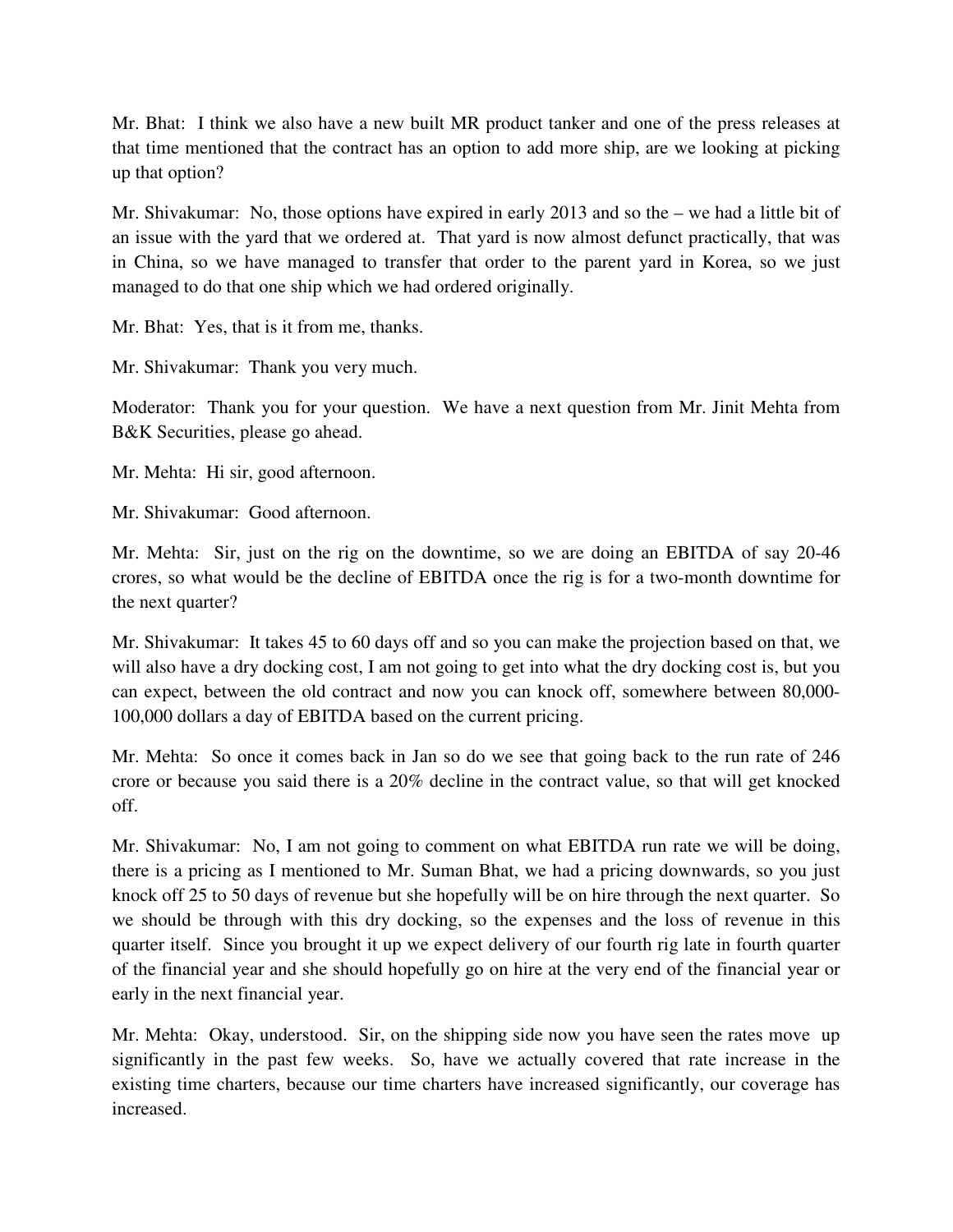Mr. Shivakumar: One minute, I think we have a little bit of confusion here. Yes, so you are referring to the average TCY per day. So let us first look at it, so if you are comparing Q2 to Q1 or Q2 to Q2?

Mr. Mehta: Q2 to Q1, sequentially.

Mr. Shivakumar: So dry bulk is weaker as ships are operating, most of them are operating on the spot market, there is only one ship which is on period charter and therefore they are taking the current spot market in those earnings. Crude tankers are doing substantially better than they were doing in Q1 and that is reflected in the average TCY per day. Product tankers overall were not doing well, so MR and LRs were not doing better, were not significantly different from what they were in Q1 last year. The big difference is coming from the gas carrier which we took delivery of in first week of July.

Mr. Mehta: And that is on spot.

Mr. Shivakumar: That is on spot and that has made a huge difference because that is earning \$ 75,000-80,000 a day, the spot market is very strong and that has brought up the average.

Mr. Mehta: Sir my question actually our coverage…

Mr. Shivakumar: We have not changed the coverage.

Mr. Mehta: Coverage has not been increased, okay.

Mr. Shivakumar: Yes, we have not done any major time charters, I do not even think we have done any time charters in the last – so the spot exposure remains the same.

Mr. Mehta: Across all the categories.

Mr. Shivakumar: That is correct.

Mr. Mehta: Okay, understood. Just one last question, sir the decline in – I mean a very just a Rs. 2 decline in our consol NAV and that can be explained by the shipping asset values decline but is that the only reason or has anything apart from the decline in asset prices has contributed to the decline?

Mr. Shivakumar: Nothing else will contribute actually, it is basically the decline in asset value.

Mr. Mehta: That is it, okay perfect, understood, thank you so much sir for your time.

Mr. Shivakumar: Thanks a lot Jinit.

Moderator: Thank you for your question. We have a last question from Mr. Sumit from Standard Chartered Bank, please go ahead.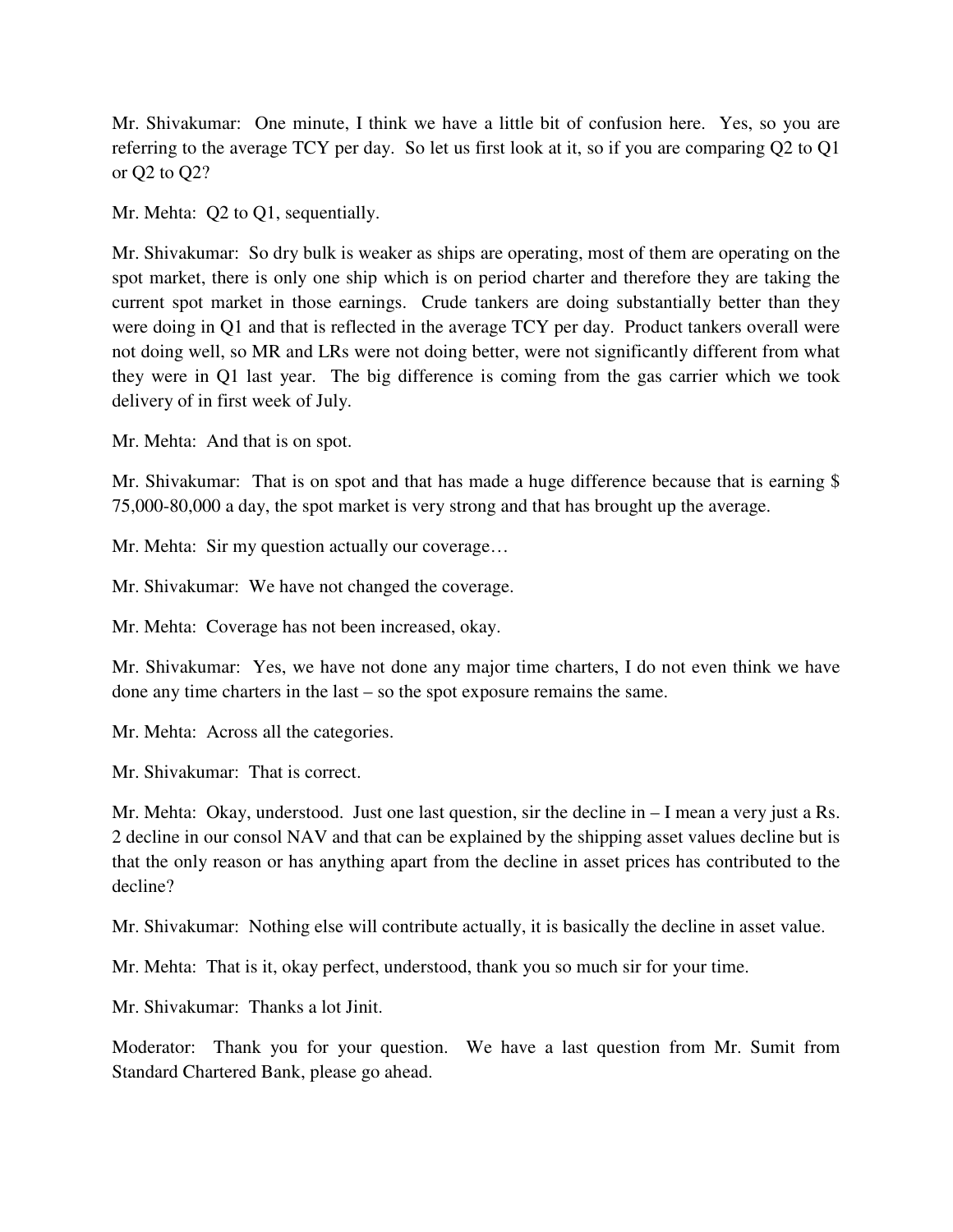Mr. Sumit: Thanks for your time. Most of my questions have been answered, just one question on what is your net debt position now and how was it last quarter in terms of free cash flow generation?

Mr. Shivakumar: We had the dividend payment and stuff like that, but our net debt position is here in our press release.

Mr. Sumit: It is long term.

Mr. Shivakumar: Yes, this is long term debt, this includes everything. So if you are wondering whether this is like the accounts where we separate the current position of long term debt, etc no we do not separate that, this is long term debt which includes all our debt.

Mr. Sumit: Okay, fair enough, I got it. Most of my other questions have been answered, just one more thing on the OSVs, I see your coverage ratio is below 100 but it has gone up I guess versus last quarter, so is there any chance that you can take that coverage up to 100% as well other than giving the softer outlook on the crude side?

Mr. Shivakumar: You mean the supply vessels category?

Mr. Sumit: Yes, yes.

Mr. Shivakumar: Unfortunately the issue with this is that we do not decide the timing on this, it depends on the customer requirement and the tendering, shipping you can do that because there are always charters going on. Here you have to wait for a tender to come and you have to wait for a tender to be decided. So we have bid into tenders one and half months ago, two months ago in India also but we just – I mean it will take time for those to come, for those to get finalized and if we get those contract etc, but intention is to get a period cover if that is what you are asking.

Mr. Sumit: Yes, basically correct, okay. All right, that is it from me and good luck for the next quarter, thank you.

Mr. Shivakumar: Thank you Sumit.

Moderator: Thank you for your question. Sir, further we do not have any questions.

Ms. Kumar: That is fine, we can just wrap it up. You can just tap once again with the investors.

Moderator: Okay, participants if you have any questions please \* and 1. We have a question from Mr. Deepak, IDBI Capital, please go ahead.

Mr. Deepak: Good evening sir. Just want to understand, you told that E&P spend outlook is not looking that great, so that means to say how our charter rates will be for this offshore vessels, what will be the outlook for the same?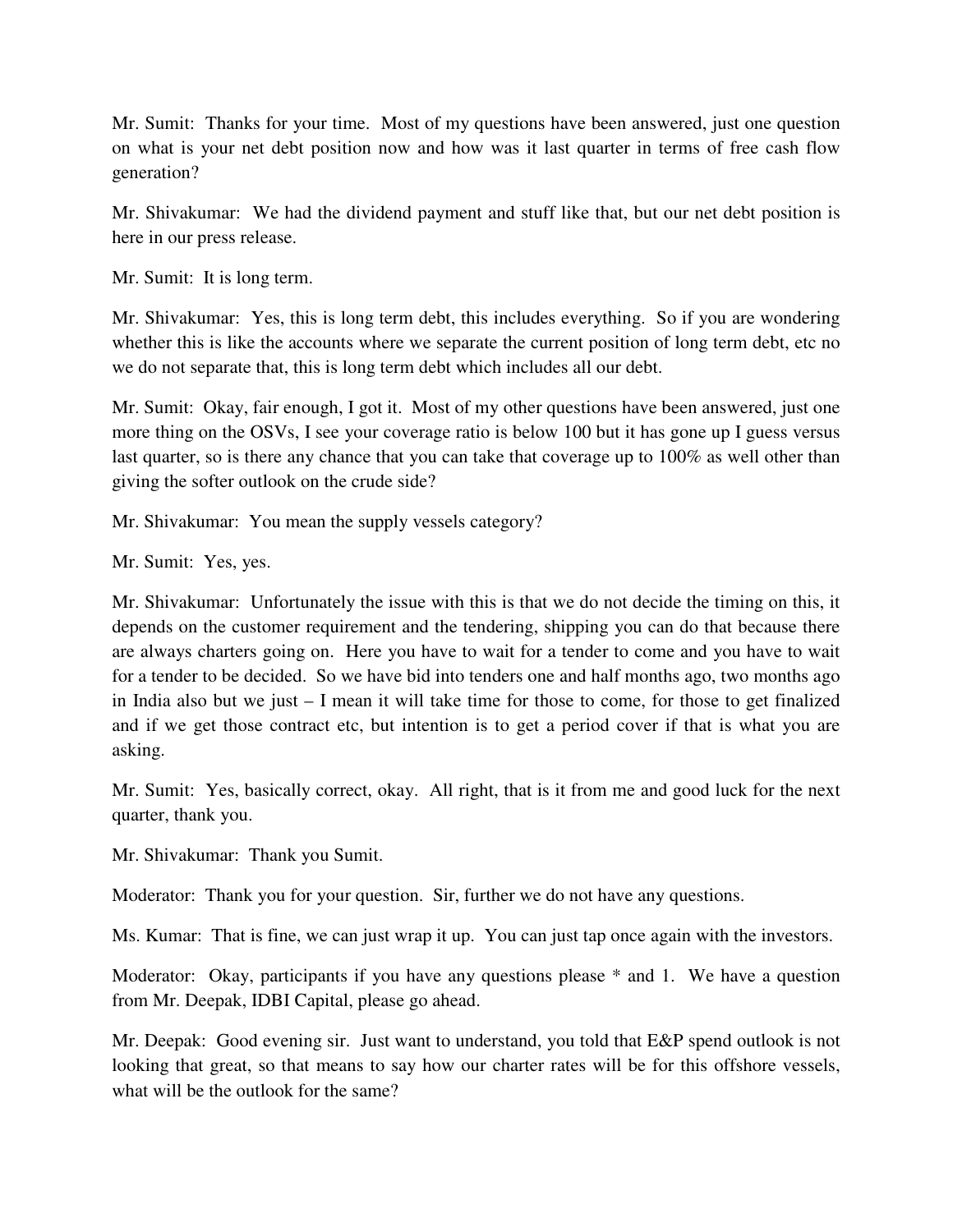Mr. Shivakumar: Yes, the logical way to look at it is supply is growing by 6-7% of new fleet and demand on a headline basis is not growing. So, you would have potentially poorer utilization which would then as a next consequence lead to lower rates because the order book is quite strong in all segments, in PSVs and rigs at least.

Mr. Deepak: Okay, sir in dry bulk side how do you see the outlook for demand?

Mr. Shivakumar: Demand is not good, the iron ore is the only commodity which has actually moved up in demand in a big way. So Chinese iron ore imports have been up by about a 100 million tons in the first nine to ten months of the year. So that has been strong. Unfortunately Chinese imports of lots of other commodities have gone negative. One is their own coal requirement has gone down because of additional hydro power generation, so there has been a negative of about 25 million tons in coal imports into China. Along with that we have had the nickel ore and bauxite exports from Indonesia which have been banned and that has knocked off another 30-35 million tons of cargo. So overall there has been basically only that – and of course on the bright side India is growing its coal imports and that is expected to go up by about 25-30 million tons this year. So that is a positive thing. The other thing which is happening is that steel exports are going up, so Chinese steel production has gone up by about 25-30 million tons this year and at the same time we have seen steel exports from China going up by 20 million tons almost. So obviously their apparent demand does not seem to be growing much. So overall the outlook for growth in dry bulk commodities does not look very good. We think the iron ore replacement story has almost played out. There is a little bit left said that probably 100 to 150 tons still being produced in China but a lot of the iron ore has been replaced already with imported iron ore. So we will have to see how the price action pans out, already we have seen coal drop to below \$ 65 per ton, we have seen iron ore drop to the 70s, so let us see how this affects the movement and the demand for these commodities.

Mr. Deepak: So basically we will be expecting this demand growth getting lower than this supply growth itself?

Mr. Shivakumar: It looks like it, the one good thing is that next year Brazil is coming up with a lot of iron ore capacity coming on stream and as you know that Brazil to China iron ore is the longest route and so it is very good for ton mile demand. This year even though there was 100 million tons extra of iron ore most of it came from Australia, almost 90 came from Australia, so it was not very good for shipping demand but if it is going to come from Brazil next year then it is going to be very good. So we will wait and watch but generally directionally it seems to be that demand is going to grow slower than supply. Again we have a lot of scrapping which can be done. Two years ago we saw 32 million dwt, last year we saw 25 million dwt scrapping. This year so far in the first nine or ten months we have seen only 12 million dwt of scrapping. So there is a lot of scrapping which has to take place and hopefully next year, if the markets remain weak that will kick in.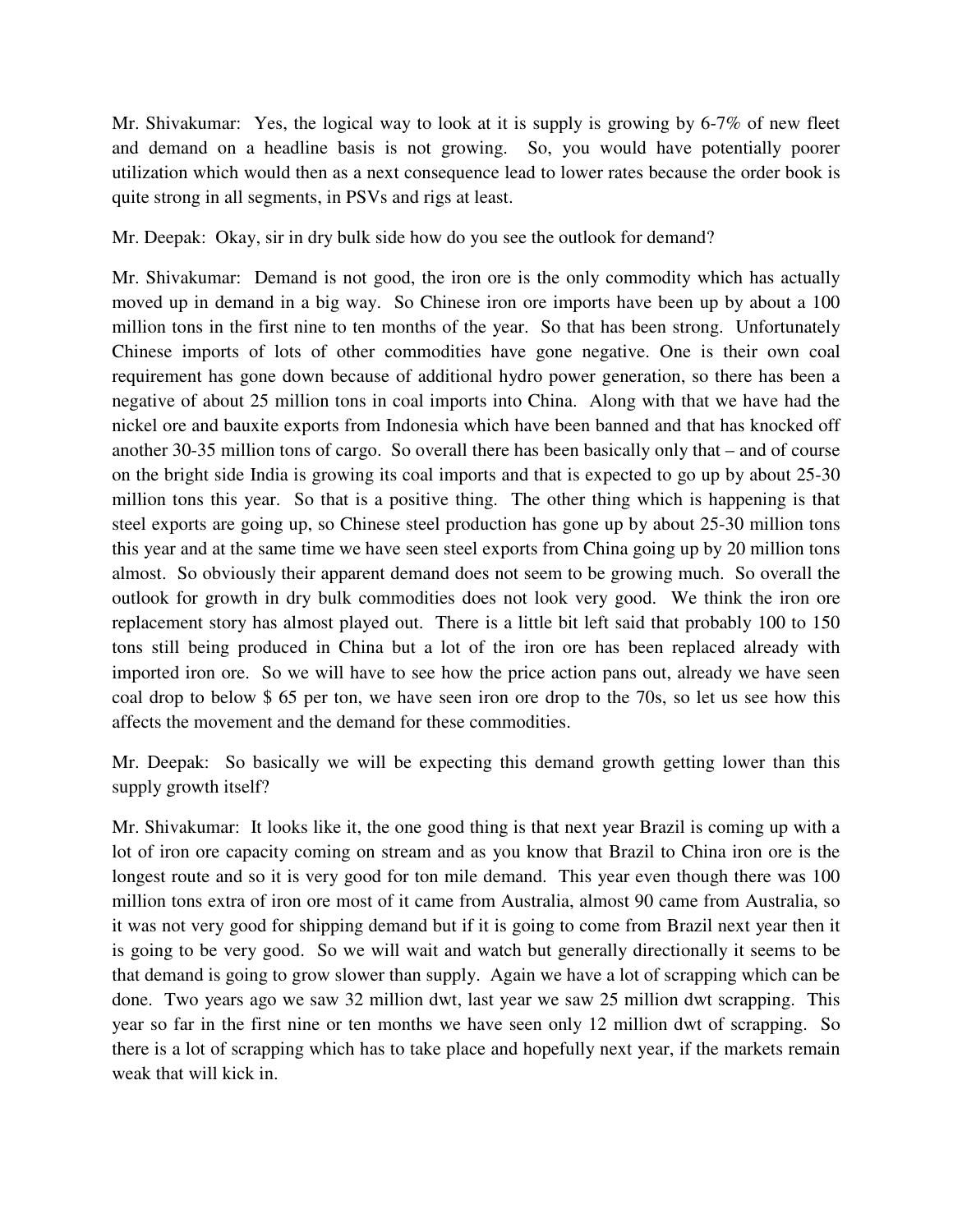Mr. Deepak: So the ordering also has considerably slowed down?

Mr. Shivakumar: It has slowed down not enough, so it has come down from 80 last year to about 50-55 in the first ten months of this year. So we needed to slow down a lot more.

Mr. Deepak: Just because I want to understand, because market is expecting something more on this side because only prices are low, why they are ordering still considerably high?

Mr. Shivakumar: Yes, the prices of new building ships are reasonably cheap and as a lot of money is going for these eco ships because they want to order new ships which is the eco type. So that is the whole story. So it is not a number of 43 million dwt, sorry, the number is 43 million dwt ordered in nine months.

Mr. Deepak: Okay sir, thank you.

Mr. Shivakumar: Okay, thank you very much.

Moderator: Thank you for your question. We have a next question from Mr. Krishna Raj from Individual Investor, please go ahead.

Mr. Krishna Raj: Hello?

Mr. Shivakumar: Yes, hi.

Mr. Krishna Raj: Thanks for taking my question. One observation is that over the last few quarters the debt of the firm has been coming down, so is this going to be likely going forward as you kind of take in rigs and other assets on the books so that the cash kind of flows out or you are going to raise your bet and keep the debt equity ratio to where it is right now?

Mr. Shivakumar: The debt is coming down, I guess you are right in one way in your observation. Basically what has happened we took delivery of one gas carrier and one bulk carrier in the last quarter. In the previous quarter we did not take delivery of any vessels. So we have not drawn down any new debt I think for the last year or so, we have not drawn any new debt and so we have just been paying down debt. However we will be drawing a loan for the rig when we take delivery of the new rig of a 120 million dollars and you would probably know that our standard repayments in the group are around 150 million dollars in a full year, so presumably in the second half we should be about 70-80 million. So we will have an increase in the debt number by the month of March. This is basically debt is coming down because we have not funded any new assets and we have been buying secondhand ships, we have just been paying out of cash itself.

Mr. Krishna Raj: And what is the floating to fixed ratio on this debt?

Mr. Shivakumar: In Great Eastern we are 80%, in Greatship we are at 54%, so overall we are somewhere around two-thirds fixed.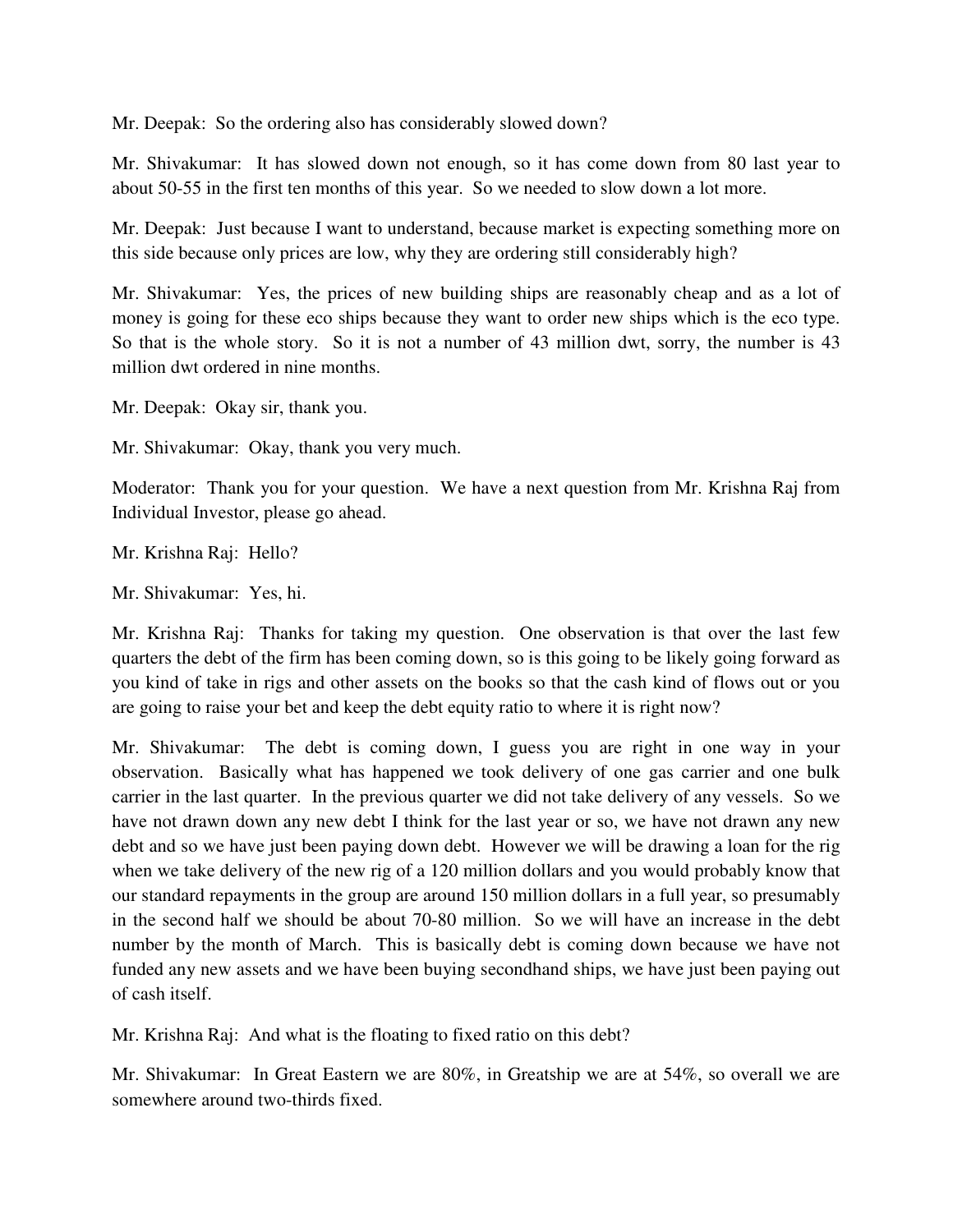Mr. Krishna Raj: Okay thanks, my next question is a more qualitative one. I read about OW bunkers and then its bankruptcy. So I just wanted to know if there are likely to be any cascading effects on Great Eastern or Greatship.

Mr. Shivakumar: No.

Mr. Krishna Raj: Yes, that is it from my side, thanks for taking my question.

Mr. Shivakumar: Okay, thank you very much.

Moderator: Thank you for your question. We have a next question from Mr. Vikram Suryavanshi from Philip Capital, please go ahead.

Mr. Vikram: Hi, good evening sir.

Mr. Shivakumar: Hi Vikram.

Mr. Vikram: Can you repeat NAV numbers, I just missed that and second is that in offshore how much revenue would be outside India?

Mr. Shivakumar: 321 and 558 standalone and consolidated respectively.

Mr. Vikram: Okay got it, thanks.

Mr. Shivakumar: And revenue outside India is somewhere between 25-30%.

Mr. Vikram: And this E&P slowdown in capex is mainly because of crude oil prices or is there something else more to…

Mr. Shivakumar: No, it started in early this year when oil was still at \$ 110 a barrel. Basically it is that all these large listed oil companies are facing pressure from the shareholders to pay dividends, do buybacks etc and they have been investing and not finding much oil and therefore shareholders have been putting pressure on them to give money back just like they are putting pressure on companies like Apple and Transocean to pay out more dividends. So what these guys have been doing is that they have been scaling back on their investments and using their cash towards dividends and buybacks. So that was already a trend which we started seeing in second half of last year and that is just continuing. Now of course this is going to add more pressure with the price dropping to such low levels, they will already be quite nervous about it. So, presumably that will result in further cut in spending, at least the marginal projects will not get funding and they will just decide to drop the marginal projects where the cost of production is likely to be higher. The good impact of oil price movement is likely to come in the tanker business. Hopefully there will be an improvement in demand because of the drop in price of crude oil and refined products and that will give a boost to movement of oil. That that is going to be good for the tanker business we hope. You will find some of these developing economies are quite sensitive to the price movements.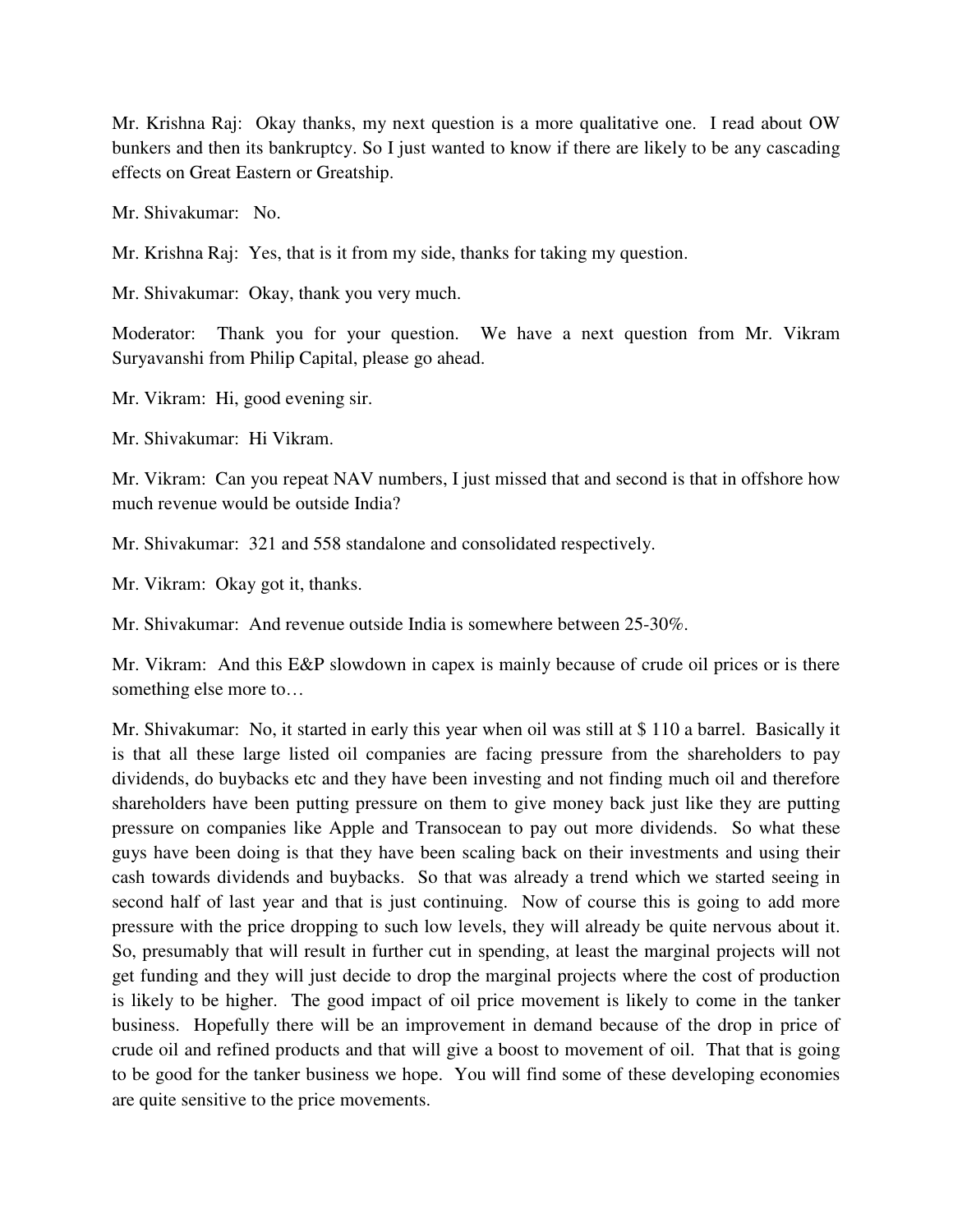Mr. Vikram: And for the shale gas particularly in US do we further can expect our production increase or that what currently is happening is more or less would be stagnant.

Mr. Shivakumar: Yes, I think you are referring to shale oil, the production is happening every month as we speak. We are now seeing more than 3 million barrels per day of production increase from 2011, every year at least a million barrels per day production increase. It does not look like slowing down, however we will have to see how this plays out, whether at \$ 75 per barrel, whether there is some pressure. There will be little bit of pressure because they also have funding requirements, you will have to keep drilling. There might be some funding issues, we hear that the high yield bonds have moved up in yield and so it might be more difficult for them to fund themselves. Oil companies stocks have also dropped, so they might have a little bit of a capital constraint for these smaller shale oil and shale gas companies. So that might result in a little bit of slowdown but we do not see it coming of dramatically from here. So currently shale oil production must be around 4 million barrels a day. We do not see it coming off dramatically from this four number but maybe growth will slow down if money is not available at these oil prices.

Mr. Vikram: Has it started impacting in terms of second hand pricing in offshore ship segment or rigs or something like that?

Mr. Shivakumar: No, it is not because we do not see transactions at all. The only reason I say it is not impacting is because I have not seen a transaction because there are so few transactions in offshore. In shipping you have transactions all the time, so you know what your price benchmarks are. In offshore we have not seen any transactions for quite some time now, so it is very difficult to judge. In new buildings the prices have not dropped, so the price of a new building rig is the same as it was about a year ago. In one case we saw it was marginally higher also in the case of a rig at Keppel. So of course the spec change can mean a lot in this but basically in new building there does not seem to be any drop in price for the rigs. In supply vessels, there is a drop in pricing in China but secondhand we just have no data on it.

Mr. Vikram: Thanks sir, that was helpful.

Mr. Shivakumar: Thank you very much.

Moderator: Thanks for your question. We have a next question from Mr. Jinit Mehta from B&K Securities.

Mr. Jinit: Sir, just on that VLGC, sir when is the tentative date of delivery for the older VLGC?

Mr. Shivakumar: Sometime in January, the one that we sold, right?

Mr. Jinit: Yes.

Mr. Shivakumar: Sometime in January.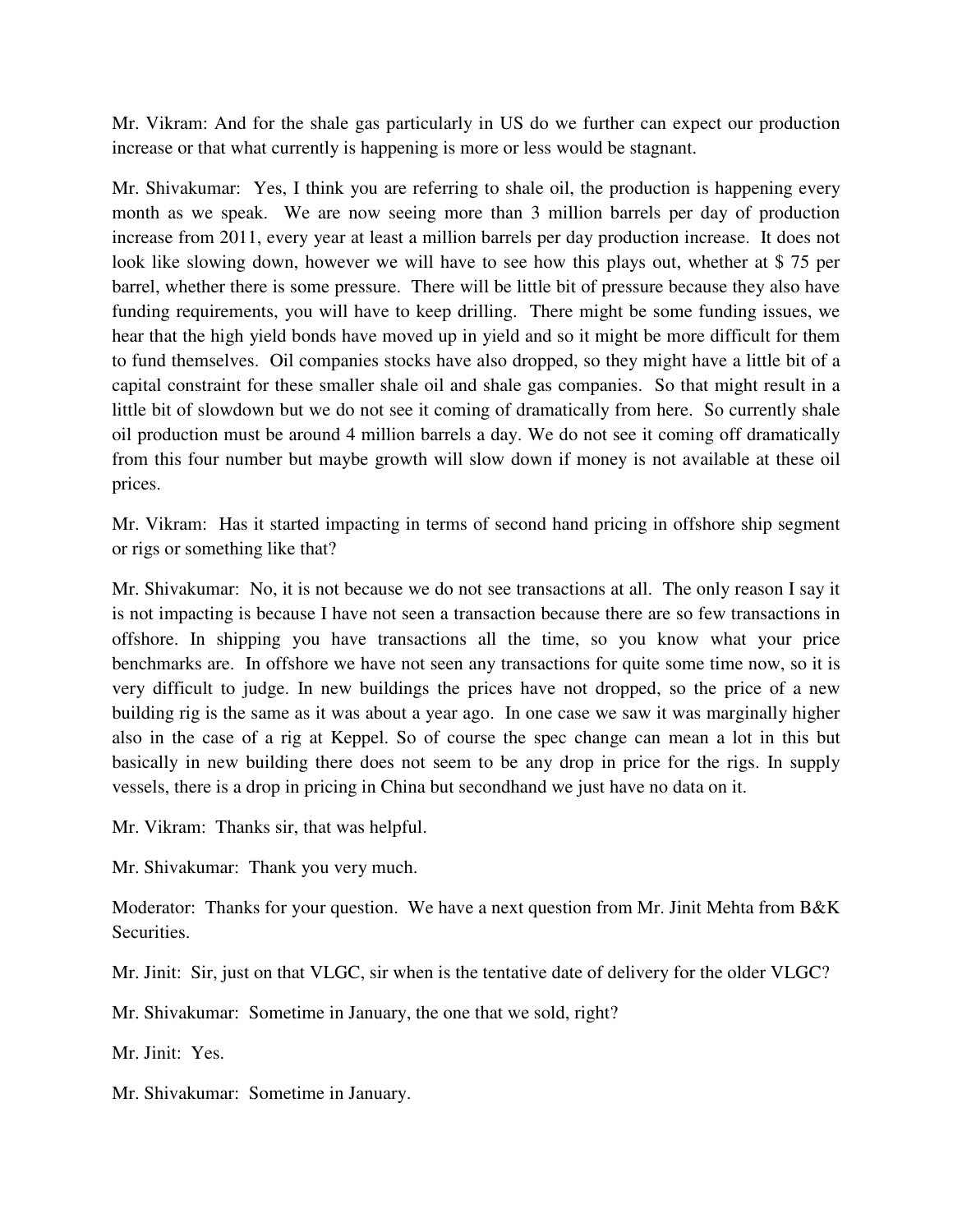Mr. Jinit: That is it sir, thank you so much.

Mr. Shivakumar: Thank you.

Moderator: Thank you for your question, participants if you have any further question please press \* and 1. For any further questions participants are requested to please press \* and 1. We have a question from Mr. Suman Bhat from Individual Investor, please go ahead.

Mr. Bhat: Hi, me again. Just a couple of other questions. What is the cash on our books as of the end of the quarter?

Mr. Shivakumar: We have about 3,300 crores of cash in the group.

Mr. Bhat: Okay, our operating costs have gone up quite a bit, is that only because of the increased dry docks or are there…

Mr. Shivakumar: Yes, that is correct, it is a dry dock thing and small timing changes in buying some parts, etc. but it is mainly dry docks. We had in between Q1 and Q2 I think there was a 10 crore increase in dry dock cost in shipping itself and yes that is the kind of swing that it has.

Mr. Bhat: Just another question, now our market price, stock price is still trailing significantly under both NAV as well as the book value per share, so are we again looking at buyback as a possible avenue for the cash that we are generating? I think we are generating about 300 crores of cash each quarter and if the book value are much higher than our current stock price, it might make sense to invest in our own stocks rather than look for new assets, right?

Mr. Shivakumar: Yes, it is an interesting thought but I am not going to comment on it.

Mr. Bhat: Okay. Okay, that is it from me, thank you.

Mr. Shivakumar: Thank you very much.

Moderator: Thank you for your question. Ladies and gentlemen, if you have any question please \* and 1. Participants if you have any question please press \* and 1.

Ms. Kumar: No, we can wrap up now.

Moderator: Yes ma'am we do not have any question.

Ms. Kumar: Thank you ladies and gentlemen for joining us and as usual the transcript of this call will be on the website in a couple of days and you are always free to call us or e-mail us for any other clarifications that you may have. Thank you very much.

Mr. Shivakumar: Thank you.